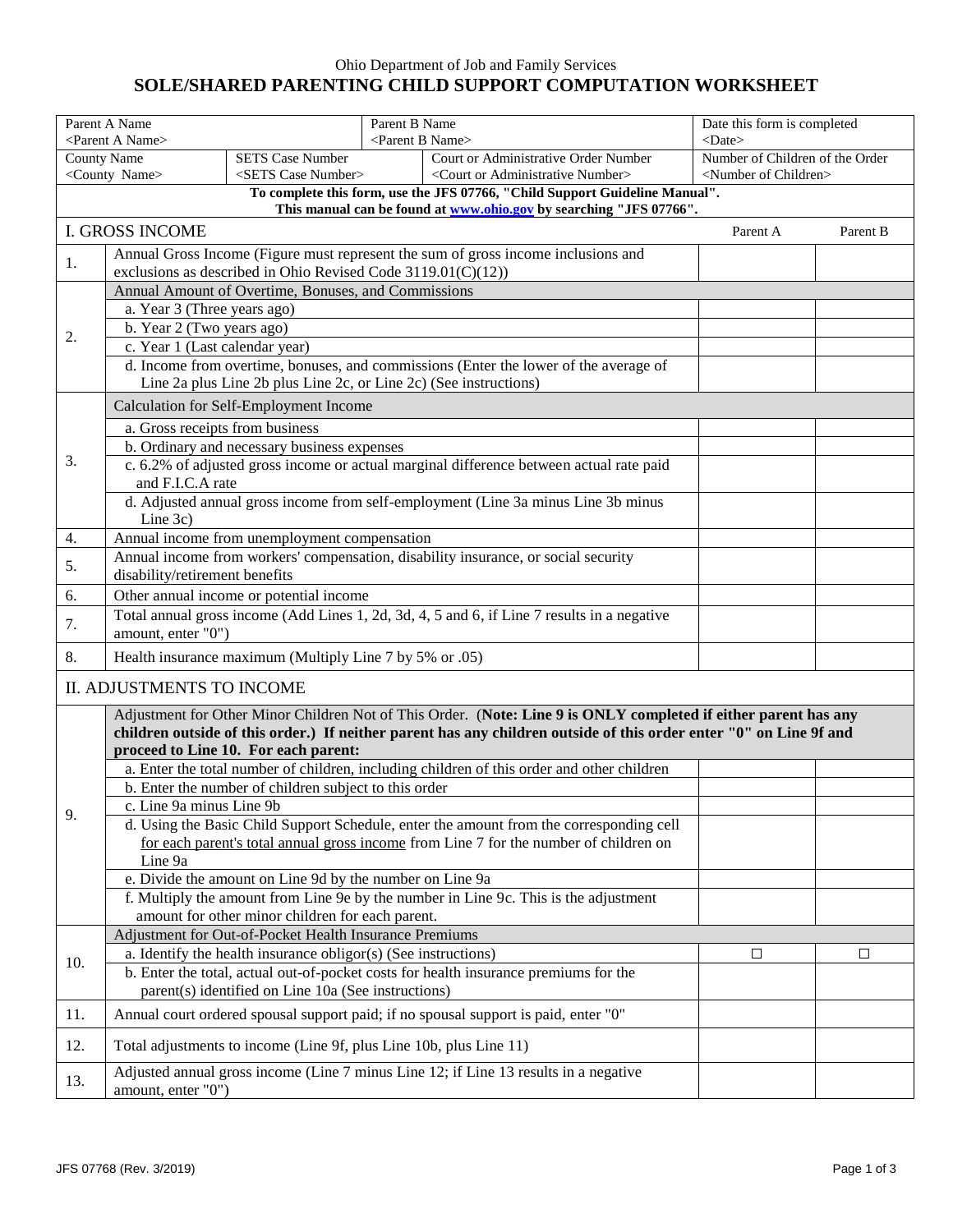|                 | Parent A Name<br><parent a="" name=""></parent>                                                                                                                                                                                                                                        |                                                                                                                                                                           |  | Parent B Name<br><parent b="" name=""></parent> |  |            | Date this form is completed<br><date></date> |                                     |  |
|-----------------|----------------------------------------------------------------------------------------------------------------------------------------------------------------------------------------------------------------------------------------------------------------------------------------|---------------------------------------------------------------------------------------------------------------------------------------------------------------------------|--|-------------------------------------------------|--|------------|----------------------------------------------|-------------------------------------|--|
|                 | <b>County Name</b><br><b>SETS Case Number</b><br>Court or Administrative Order Number                                                                                                                                                                                                  |                                                                                                                                                                           |  | Number of Children of the Order                 |  |            |                                              |                                     |  |
|                 | <county name=""><br/><sets case="" number=""><br/><court administrative="" number="" or=""></court></sets></county>                                                                                                                                                                    |                                                                                                                                                                           |  |                                                 |  |            |                                              | <number children="" of=""></number> |  |
|                 | <b>III. INCOME SHARES</b>                                                                                                                                                                                                                                                              |                                                                                                                                                                           |  |                                                 |  |            | Parent A                                     | Parent B                            |  |
| 14.             |                                                                                                                                                                                                                                                                                        | Enter the amount from Line 13 for each parent (Adjusted annual gross income)                                                                                              |  |                                                 |  |            |                                              |                                     |  |
| 15.             | Using the Basic Child Support Schedule and the parent's individual income on Line 14,<br>determine if the parent's obligation is located in the shaded area of the schedule. If the<br>parent's obligation is in the shaded area of the schedule for the children of this order, check |                                                                                                                                                                           |  |                                                 |  |            |                                              |                                     |  |
|                 |                                                                                                                                                                                                                                                                                        | the box for Line 15                                                                                                                                                       |  |                                                 |  |            |                                              |                                     |  |
| 16.             | Combined adjusted annual gross income (Add together the amounts on Line 14 for both<br>parents)                                                                                                                                                                                        |                                                                                                                                                                           |  |                                                 |  |            |                                              |                                     |  |
| 17.             | Income Share: Enter the percentage of parent's income to combined adjusted annual gross<br>income (Line 14 divided by Line 16 for each parent)                                                                                                                                         |                                                                                                                                                                           |  |                                                 |  |            |                                              |                                     |  |
|                 | <b>IV. SUPPORT CALCULATION</b>                                                                                                                                                                                                                                                         |                                                                                                                                                                           |  |                                                 |  |            |                                              |                                     |  |
|                 | <b>Basic Child Support Obligation</b>                                                                                                                                                                                                                                                  |                                                                                                                                                                           |  |                                                 |  |            |                                              |                                     |  |
|                 |                                                                                                                                                                                                                                                                                        | a. Using the Basic Child Support Schedule, enter the amount from the corresponding cell                                                                                   |  |                                                 |  |            |                                              |                                     |  |
|                 |                                                                                                                                                                                                                                                                                        | for each parent's adjusted gross income on Line 14 for the number of children of this                                                                                     |  |                                                 |  |            |                                              |                                     |  |
|                 |                                                                                                                                                                                                                                                                                        | order. If either parent's Line 14 amount is less than lowest income amount on the Basic                                                                                   |  |                                                 |  |            |                                              |                                     |  |
|                 | Schedule, enter "960"                                                                                                                                                                                                                                                                  |                                                                                                                                                                           |  |                                                 |  |            |                                              |                                     |  |
| 18.             |                                                                                                                                                                                                                                                                                        | b. Using the Basic Child Support Schedule, enter the amount from the corresponding cell                                                                                   |  |                                                 |  |            |                                              |                                     |  |
|                 |                                                                                                                                                                                                                                                                                        | for the parents' combined adjusted annual gross income on Line 16 for the number of<br>children of this order. If Line 16 amount is less than lowest income amount on the |  |                                                 |  |            |                                              |                                     |  |
|                 |                                                                                                                                                                                                                                                                                        | Basic Schedule, enter "960"                                                                                                                                               |  |                                                 |  |            |                                              |                                     |  |
|                 |                                                                                                                                                                                                                                                                                        | c. Multiply the amount on Line 18b by Line 17 for each parent. Enter the amount for each parent                                                                           |  |                                                 |  |            |                                              |                                     |  |
|                 |                                                                                                                                                                                                                                                                                        | d. Enter the lower of Line 18a or Line 18c for each parent, if less than "960", enter "960"                                                                               |  |                                                 |  |            |                                              |                                     |  |
|                 | Parenting Time Order                                                                                                                                                                                                                                                                   |                                                                                                                                                                           |  |                                                 |  |            |                                              |                                     |  |
|                 | a. Enter "Yes" for any parent for whom a court has issued or is issuing a parenting time                                                                                                                                                                                               |                                                                                                                                                                           |  |                                                 |  | $\Box$ Yes | $\Box$ Yes                                   |                                     |  |
| 19.             | order that equals or exceeds ninety overnights per year                                                                                                                                                                                                                                |                                                                                                                                                                           |  |                                                 |  |            |                                              |                                     |  |
|                 |                                                                                                                                                                                                                                                                                        | b. If Line 19a is checked, use the amount for that parent from Line 18d and multiply it by                                                                                |  |                                                 |  |            |                                              |                                     |  |
|                 |                                                                                                                                                                                                                                                                                        | 10% or .10, and enter this amount. If Line 19a is blank enter "0"                                                                                                         |  |                                                 |  |            |                                              |                                     |  |
| 20.             | Derivative Benefit                                                                                                                                                                                                                                                                     |                                                                                                                                                                           |  |                                                 |  |            |                                              |                                     |  |
|                 | Enter any non-means-tested benefits received by the child(ren) subject to the order.<br>Child Care Expenses (See instructions)                                                                                                                                                         |                                                                                                                                                                           |  |                                                 |  |            |                                              |                                     |  |
|                 | a. Annual child care expenses for children of this order (Less any subsidies)                                                                                                                                                                                                          |                                                                                                                                                                           |  |                                                 |  |            |                                              |                                     |  |
|                 | Child 4<br>Child 1<br>Child 2<br>Child 3                                                                                                                                                                                                                                               |                                                                                                                                                                           |  |                                                 |  | Child 5    | Child 6                                      |                                     |  |
|                 | b. Child Age                                                                                                                                                                                                                                                                           |                                                                                                                                                                           |  |                                                 |  |            |                                              |                                     |  |
|                 | c. Maximum                                                                                                                                                                                                                                                                             |                                                                                                                                                                           |  |                                                 |  |            |                                              |                                     |  |
|                 | Allowable                                                                                                                                                                                                                                                                              |                                                                                                                                                                           |  |                                                 |  |            |                                              |                                     |  |
|                 | Cost                                                                                                                                                                                                                                                                                   |                                                                                                                                                                           |  |                                                 |  |            |                                              |                                     |  |
|                 | d. Actual Out                                                                                                                                                                                                                                                                          |                                                                                                                                                                           |  |                                                 |  |            |                                              |                                     |  |
| 21.             | of Pocket<br>e. Enter lower                                                                                                                                                                                                                                                            |                                                                                                                                                                           |  |                                                 |  |            |                                              |                                     |  |
|                 | of Line 21c                                                                                                                                                                                                                                                                            |                                                                                                                                                                           |  |                                                 |  |            |                                              |                                     |  |
|                 | or 21d                                                                                                                                                                                                                                                                                 |                                                                                                                                                                           |  |                                                 |  |            |                                              |                                     |  |
|                 | f. Enter total of Line 21e for children of this order                                                                                                                                                                                                                                  |                                                                                                                                                                           |  |                                                 |  |            |                                              |                                     |  |
|                 | g. Enter the eligible federal and state tax credits (See instructions)                                                                                                                                                                                                                 |                                                                                                                                                                           |  |                                                 |  |            |                                              |                                     |  |
|                 | h. Line 21f minus combined amounts of Line 21g                                                                                                                                                                                                                                         |                                                                                                                                                                           |  |                                                 |  |            |                                              |                                     |  |
|                 | i. Multiply Line 21h by Line 17 for each parent; (If Line 15 is checked for the parent, use the lower                                                                                                                                                                                  |                                                                                                                                                                           |  |                                                 |  |            |                                              |                                     |  |
|                 | percentage amount of either Line 17 or 50.00% to determine the parent's share). Annual child<br>care costs                                                                                                                                                                             |                                                                                                                                                                           |  |                                                 |  |            |                                              |                                     |  |
|                 | Line 21i minus Line 21a. If calculation results in a negative amount, enter "0"                                                                                                                                                                                                        |                                                                                                                                                                           |  |                                                 |  |            |                                              |                                     |  |
|                 | Adjusted Child Support Obligation (Line 18d minus Line 19b minus Line 20 plus Line 21j;                                                                                                                                                                                                |                                                                                                                                                                           |  |                                                 |  |            |                                              |                                     |  |
| 22.             | if calculation results in a negative amount, enter "0"). Annual child support obligation                                                                                                                                                                                               |                                                                                                                                                                           |  |                                                 |  |            |                                              |                                     |  |
| V. CASH MEDICAL |                                                                                                                                                                                                                                                                                        |                                                                                                                                                                           |  |                                                 |  |            |                                              |                                     |  |
|                 | <b>Cash Medical Obligation</b>                                                                                                                                                                                                                                                         |                                                                                                                                                                           |  |                                                 |  |            |                                              |                                     |  |
| 23.             | a. Annual combined cash medical support obligation (See instructions)                                                                                                                                                                                                                  |                                                                                                                                                                           |  |                                                 |  |            |                                              |                                     |  |
|                 | b. Multiply Line 23a by Line 17 for each parent. Annual cash medical obligation                                                                                                                                                                                                        |                                                                                                                                                                           |  |                                                 |  |            |                                              |                                     |  |